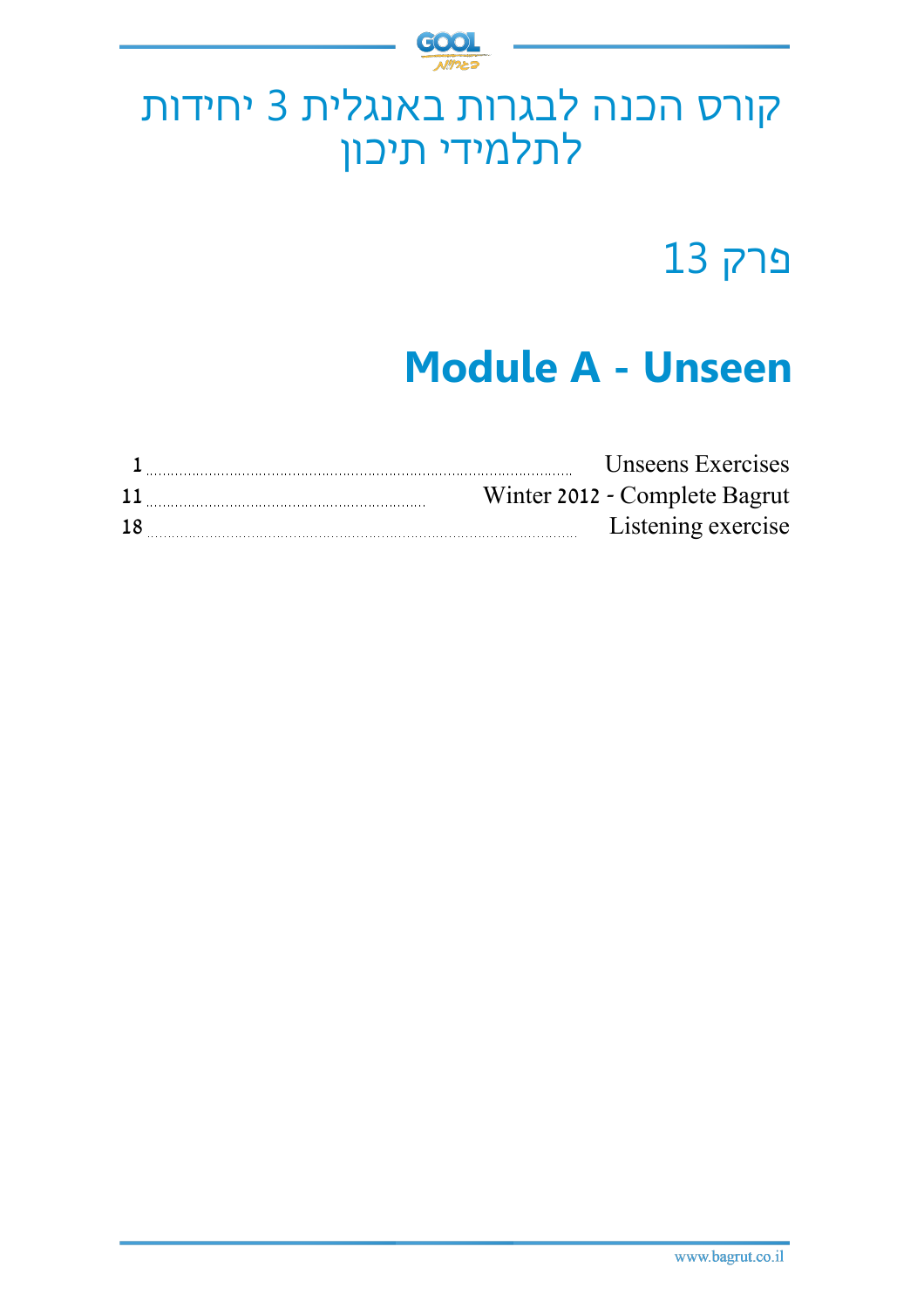

# **Module A – Unseens Exercises:**

#### **ACCESS TO INFORMATION FROM WRITTEN TEXTS:**

**הבנת הנקרא:**  קרא את המודעה שלפניך וענה על השאלות 1-5 שאחריה.

Read the notice below and then answer questions 1-5.

#### **HELP FIGHT CLIMATE CHANGE**

The world's climate is changing. It is getting hotter everywhere and this is dangerous for all of us. World leaders meet often to talk about what governments can do about this.

Young people like you can help in many ways. One thing you can do is use less electricity. To save electricity remember to turn off lights when you leave a room. Try to use less heat in winter and less air-conditioning in summer. All this will save your family money too. You can also ask your parents not to use their cars so much. If people use buses and trains more, there will be less air pol1ution. Remember to recycle your newspapers and plastic bottles.

If you want to learn more about how to help fight climate change, come to our meetings every Tuesday at 19:00 at the Students' Club on 12 Main Street. This is your chance to do something important!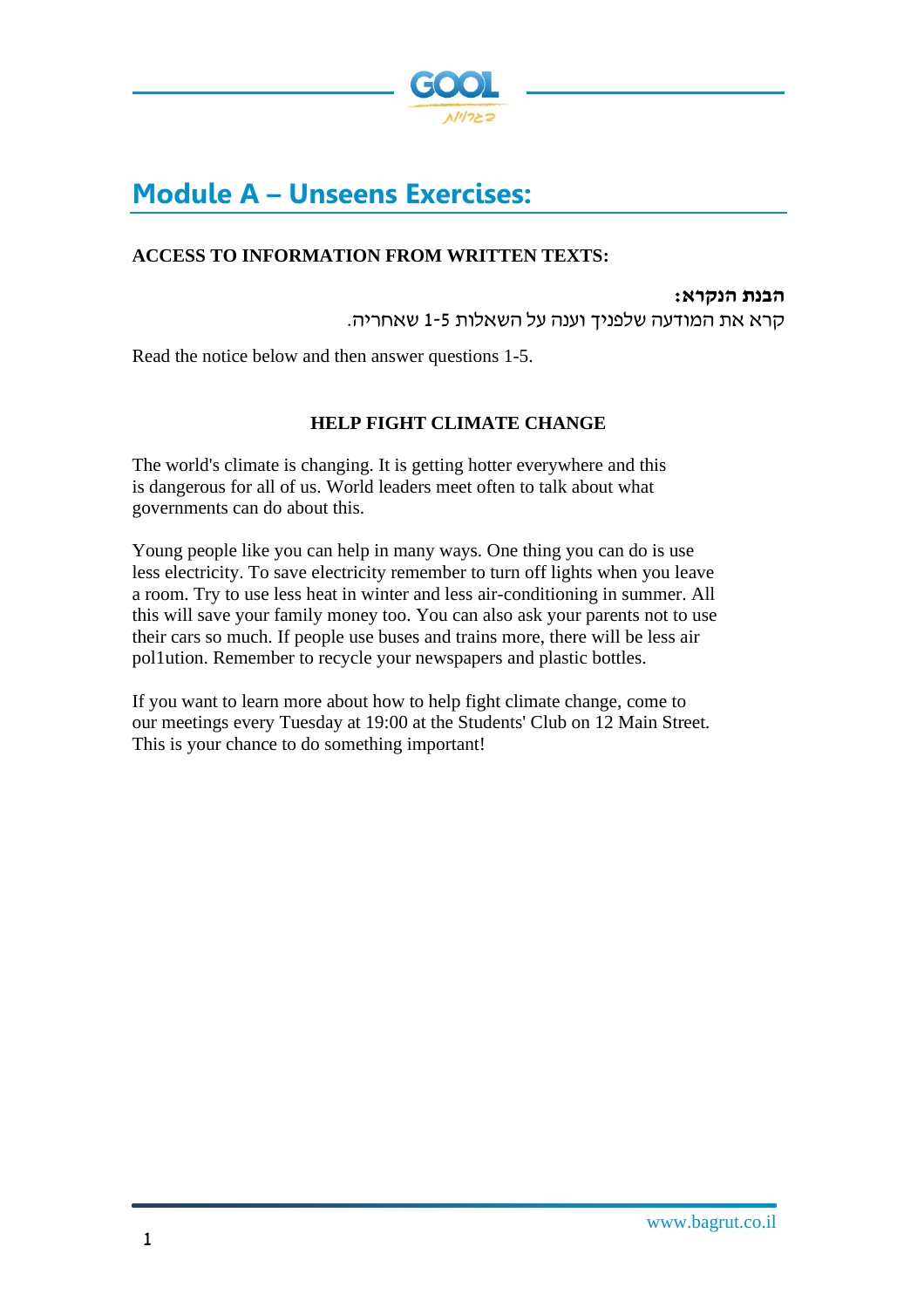

ענה באנגלית על השאלות 1-5 על פי המודעה. בשאלות 1,3 ו,5- הקף במעגל את המספר של התשובה הנכונה. בשאר השאלות ענה לפי ההוראות.

Answer questions 1-5 in English according to the notice. In questions 1, 3 and 5 circle the number of the correct answer. In the other questions, follow the instructions.

## **Questions:**

- **1)** What do we learn from lines 1-3?
	- i. How the climate is changing.
	- ii. What governments can do.
	- iii. Where world leaders meet.

 $(6$  points)

 $(6$  points)

| 2) COMPLETE THE SENTENCE. (lines 4-9) |
|---------------------------------------|
|                                       |

# **3)** Why should people use buses and trains? (lines 4-9)

- i. To use less electricity.
- ii. To stop air pollution.
- iii. To save money.

 $(6$  points)

#### **4)** COMPLETE THE SENTENCE. (lines 4-9) According to lines 8-9, plastic bottles are something we should .......................... .  $(6$  points)

- **5)** How can young people get more information on fighting climate change? They can (-). (lines 10-12)
	- i. ask their parents about air pollution.
	- ii. meet with other young people.
	- iii. read about it in the newspaper.

 $(6$  points)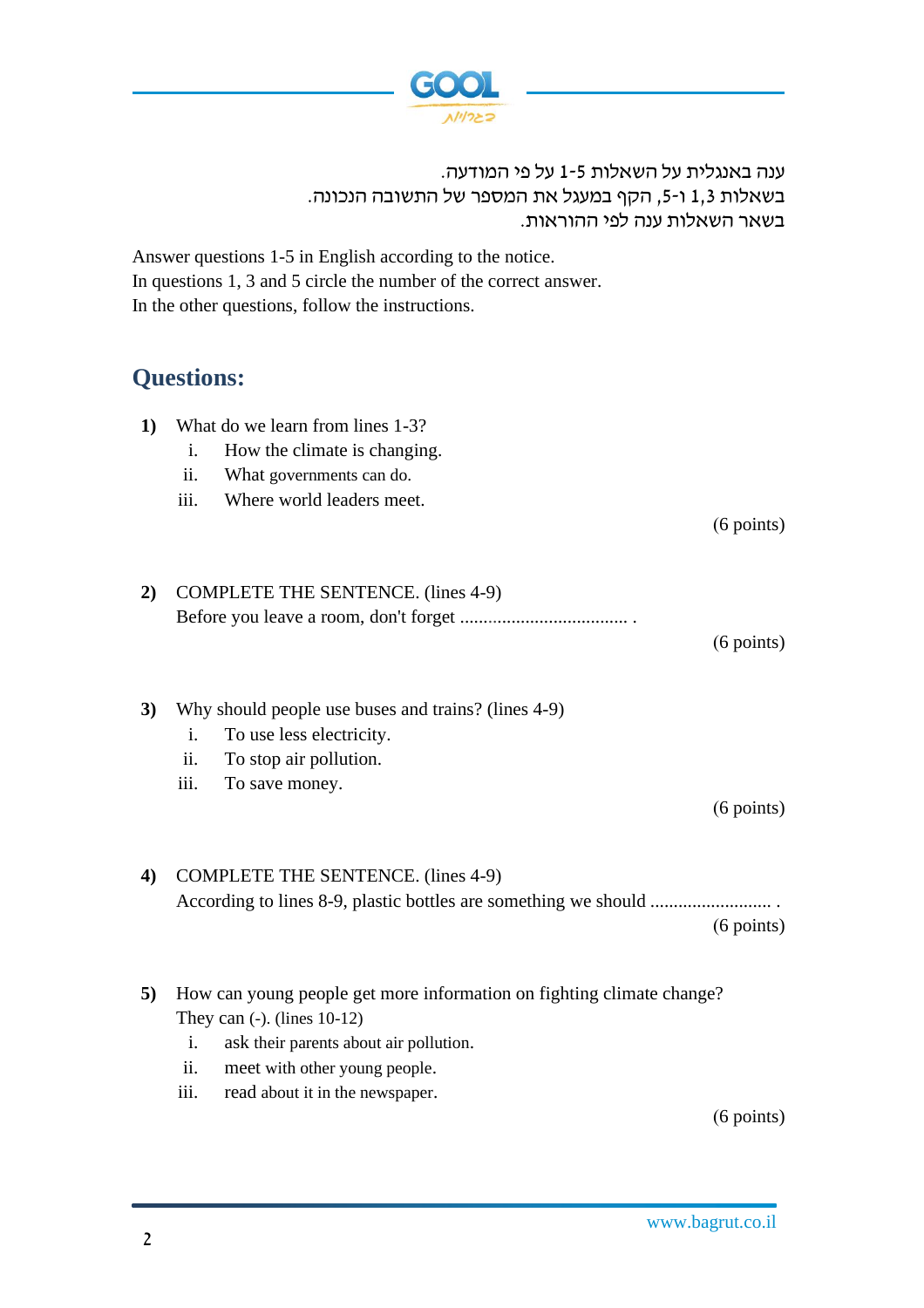

#### **ACCESS TO INFORMATION FROM WRITTEN TEXTS:**

**הבנת הנקרא:** 

קרא את המכתב שלפניך וענה על השאלות 1-7 שאחריה.

Read the letter below and then answer questions 1-7.

#### **A LETTER TO A FRIEND**

April  $6^{\text{th}}$ , 2015

Dear David,

How are you? I was happy to hear from you. It was great to read your letter about your trip to the mountains. I also enjoyed the pictures you sent.

I love to take pictures, too. In fact, I have some exciting news. Recently, I saw an ad for a photo contest in the local newspaper. I sent two old photos to the contest. One was of last year's summer festival. The other was my favorite photo of our dog, Max, when he was a puppy. And, to my surprise, the picture of Max won first prize! The prize was 500 shekels and an expensive new digital camera. I'm so excited.

When you visit us next year, I'll show you everything my new camera can do. We'll go on a camping trip and take pictures together.

> Yours, Ron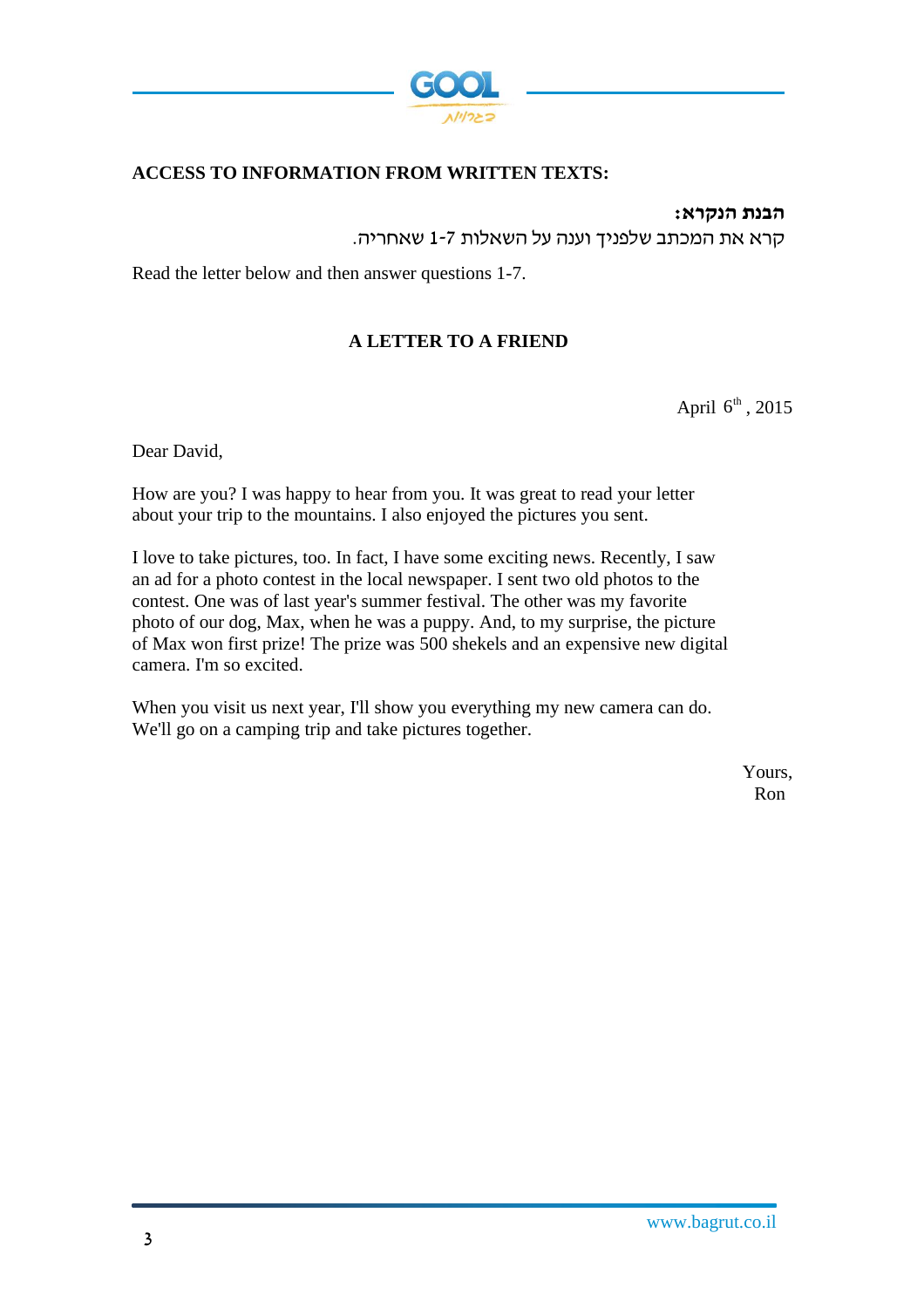

ענה באנגלית על השאלות 1-7 על פי המכתב. בשאלות ,1 ,3 ,4 6 ו- ,7 הקף במעגל את המספר של התשובה הנכונה. בשאר השאלות ענה לפי ההוראות.

Answer questions 1-7 in English according to the letter.

In questions 1, 3, 4, 6 and 7, circle the number of the correct answer. In the other questions, follow the instructions.

# **Questions:**

- **1)** Why did Ron write to his friend? He wanted to (-). (lines 1-10)
	- i. visit him in the summer.
	- ii. tell him good news.
	- iii. go to the mountains.

 $(4$  points)

| 2) What do both Ron and David like to do? (lines 1-10) |
|--------------------------------------------------------|
|                                                        |
| $(5 \text{ points})$                                   |

**3)** Why did Ron send pictures to the newspaper? He hoped to (-) (lines 5-10)

- i. sell them.
- ii. win a prize.
- iii. get a job.

 $(5$  points)

**4)** What do we know about the photos that Ron sent? (lines 5-10)

- i. They were both of people.
- ii. He took them last summer.
- iii. They were both old.

(5 points)

**5)** What is ONE prize that Ron won? (lines 5-10) ANSWER: ............................................................................................................. .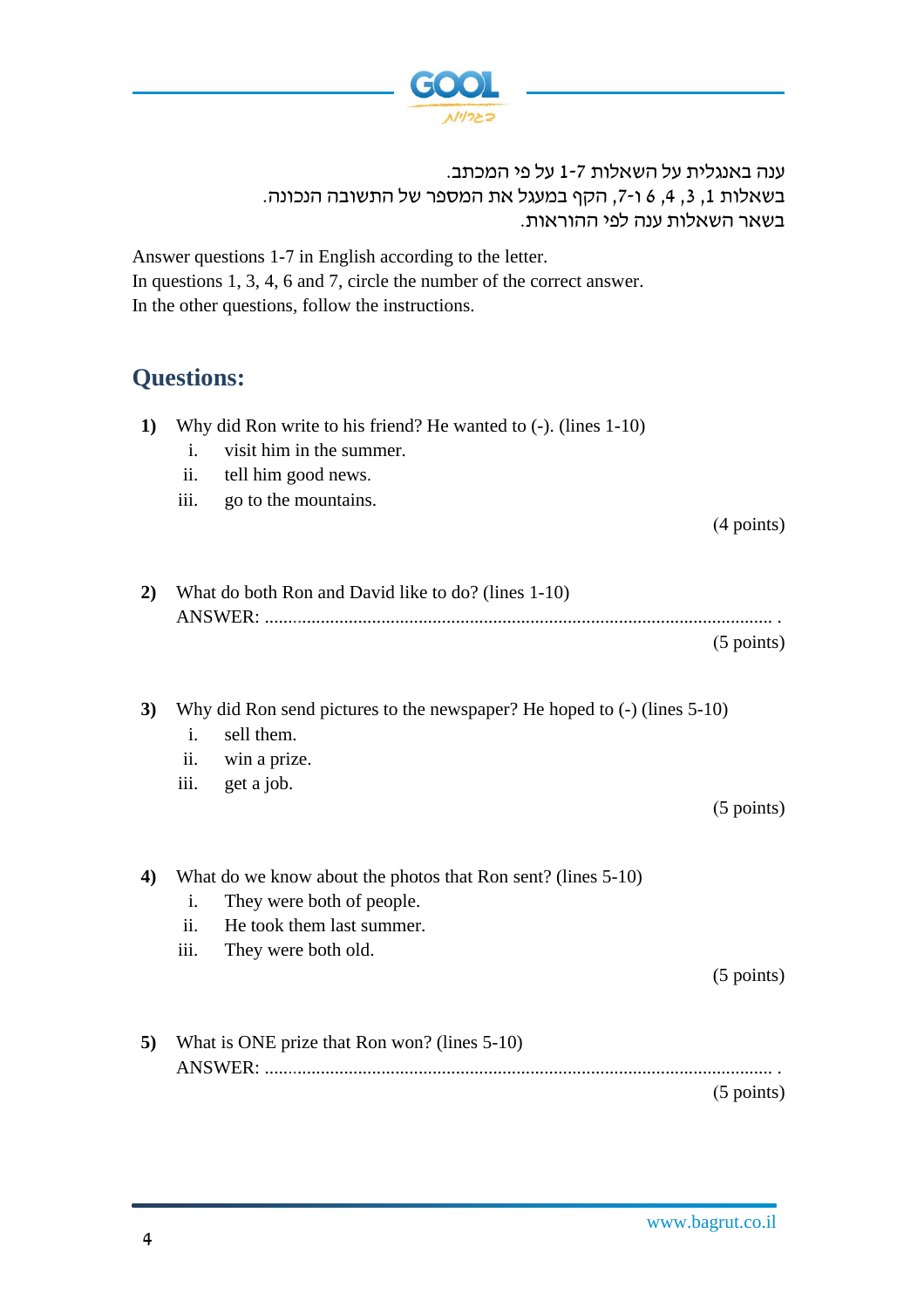

- **6)** Ron wants David to see his (-). (lines 11-12)
	- i. new camera.
	- ii. favorite photos.
	- iii. dog Max.

(5 points)

- **7)** Next year Ron wants to (-). (lines 11-12)
	- i. go to the summer festival.
	- ii. send photos to more contests.
	- iii. take a camping trip with David.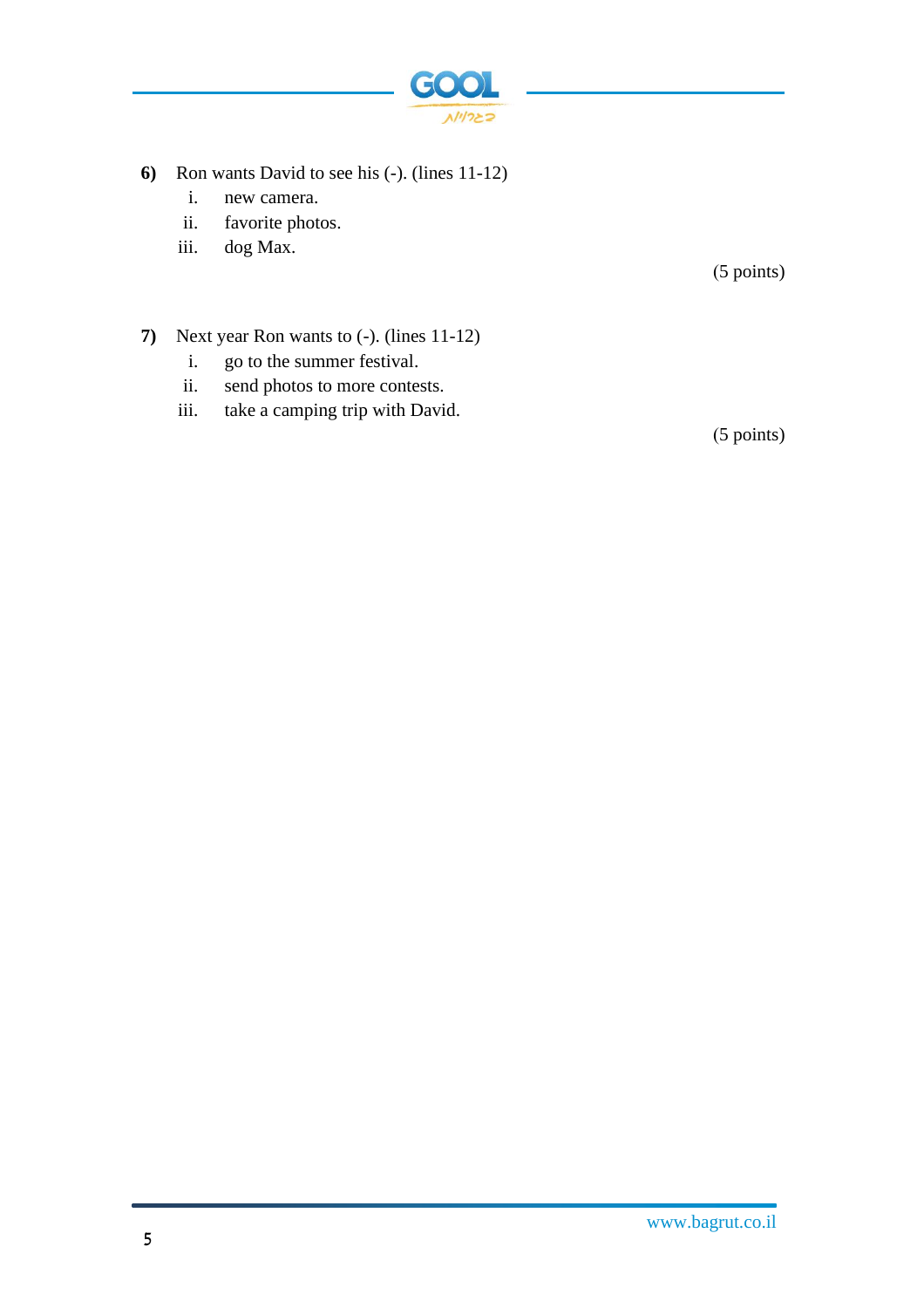

#### **ACCESS TO INFORMATION FROM WRITTEN TEXTS:**

#### **הבנת הנקרא:**  קרא את המודעה שלפניך וענה על השאלות 1-6 שאחריה.

Read the advertisement below and then answer questions 1-6.

#### **TEENS TODAY MAGAZINE INTERVIEW CONTEST**

Do you want to meet a celebrity? Interview an interesting person and you can enter the *Teens Today* contest!

#### **Contest Rules**

- Interview a person that teenagers will want to read about.
- Write the interview. It must be between 1,000 and 2,500 words.
- Start with a paragraph about the person you interviewed and why you chose that person.
- Include a photograph of the person you interviewed.
- Enter the contest at any time during the year. We choose one winner every month.

#### **Interview Tip**

Before the interview, learn as much as you can about the person you are going to interview. This will help you decide which questions to ask.

#### **Prizes**

The winning interviews will appear in *Teens Today.* Winners will also get the chance to meet a famous actor, singer or sports star. The magazine will organize the meeting for the winners.

Send your interview to: *Teens Today,* 12 Maple St., Newport, MA 02461.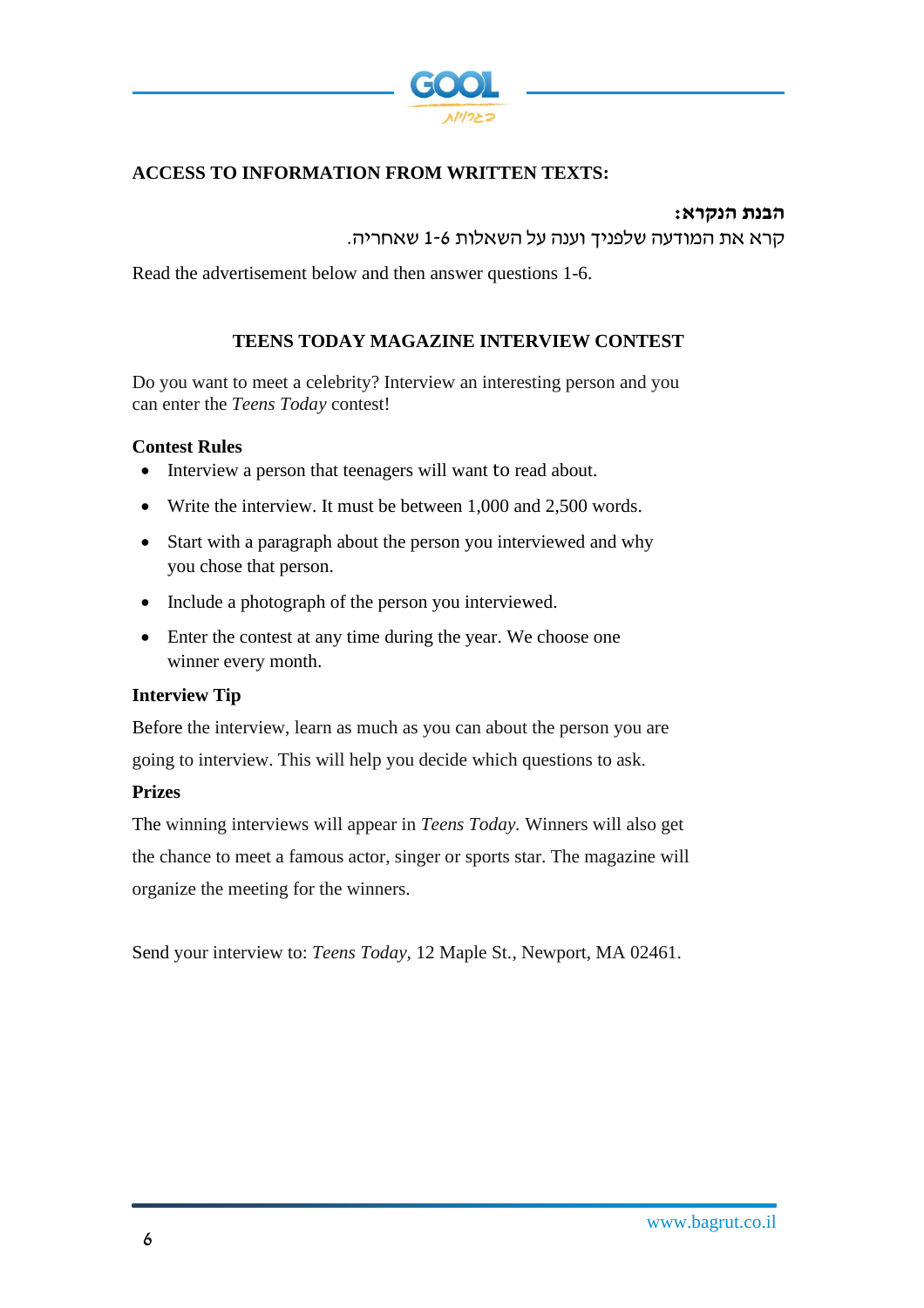

ענה באנגלית על השאלות 1-6 על פי הפרסומת. שאלות 1 ו ,2- הקף במעגל את המספר של התשובה הנכונה. בשאר השאלות ענה לפי ההוראות.

Answer questions 1-6 in English according to the advertisement. In questions 1 and 2, circle the number of the correct answer. In the other questions, follow the instructions.

# **Questions:**

- **1)** If you want to enter the contest, you have to (-). (lines 1-10)
	- i. buy *Teens Today* magazine
	- ii. write to a famous person.
	- iii. talk to someone interesting.

 $(5$  points)

**2)** When you write the interview, you must first explain (-). (lines 1-10) i. why you like *Teens Today*. ii. why you want to win the contest. iii. why you interviewed the person. (5 points)

**3)** What do you need to send with your interview? (lines 1-10) ANSWER: ………………………………………………………………………. .  $(5$  points)

**4)** When can you send your interview to the contest? (lines 1-10) ANSWER: ………………………………………………………………………. . (5 points)

**5)** What should you do to help you write good questions? (lines 11-13) ANSWER: ……………………………………………………………………… …………………………………………………………………………………. .  $(5$  points)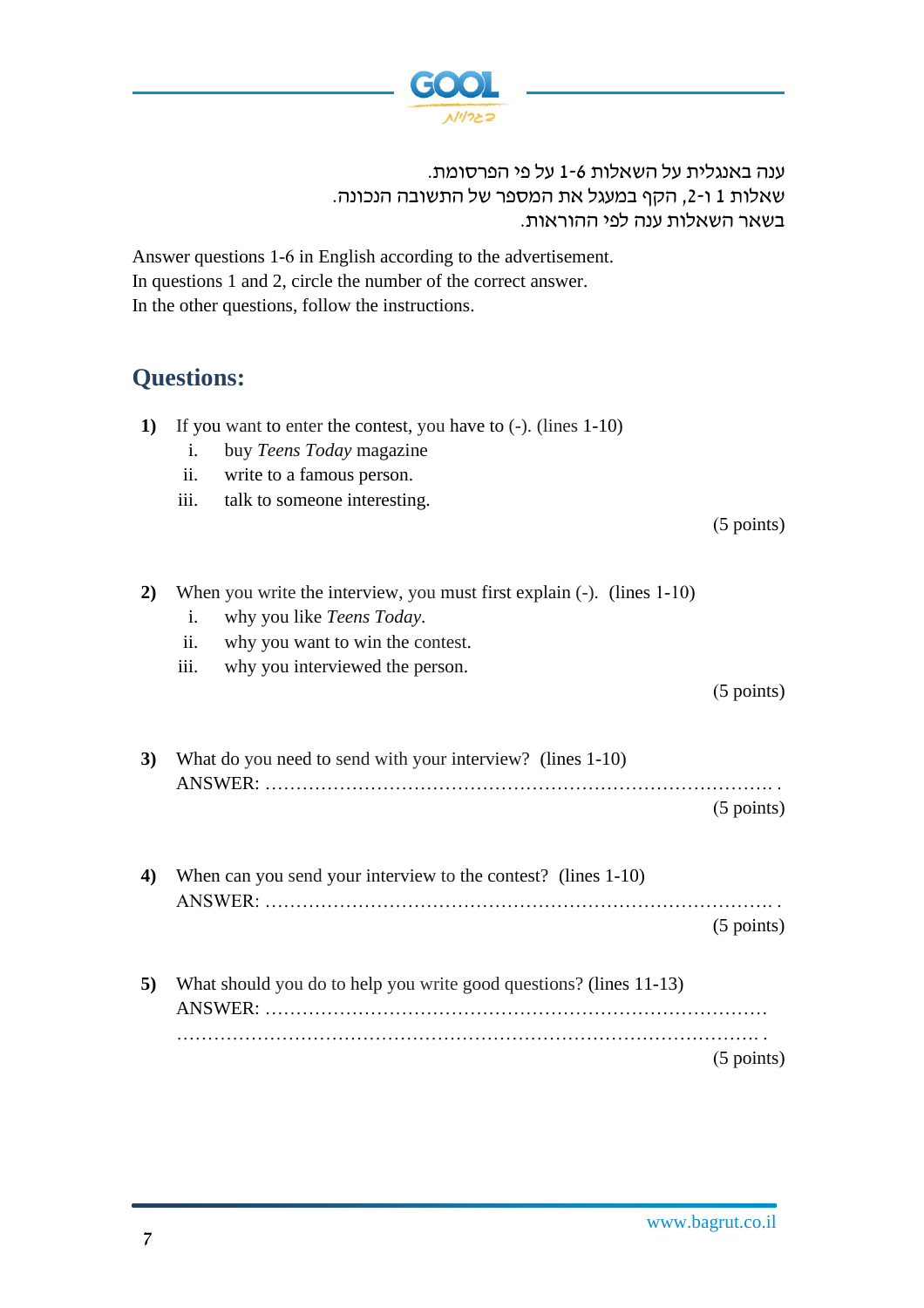

#### **6)** PUT A (V) BY THE TWO CORRECT ANSWERS. (lines 14-17) Why would a teenager want to enter the contest?

- i. To ta1k to a celebrity. ……
- ii. To get a job at *Teens Today.* ……
- iii. To see his/her interview in the magazine. ……
- iv. To meet other winners*.* ……
- v. To read about a famous person. ……

 $(2x5=10 \text{ points})$ 

#### קרא את הקטע שלפניך וענה על השאלות 7-12 שאחריו.

Read the article below and then answer questions 7-12.

### **WHAT IS YOUR DOG TRYING TO TELL YOU?**

by Bernard Collie

Do you ever think about what your dog is saying when he barks at the moon or at one of your guests?

A company in Japan recently built a device\* called Dogtalk. It translates the barks of dogs into English. The company hopes to sell 500,000 of these devices in America next year. Mr. Ken Kukaya, the owner of the company, says, "Americans love their dogs, so we're sure they'll agree to spend \$120 on Dogtalk."If the device is successful the company will translate dog barks into other languages too.

Dogtalk has two parts. One part is a microphone you put on your dog's neck. The other part is a small computer you hold in your hand. The microphone sends the dog's barks to the computer. The computer translates the barks into English. You can then read what your dog is saying on the computer screen. For example, he may be telling you "I'm hungry" or "I want to go outside".

Many people laugh at the idea of paying \$120 to read a dog's thoughts. Kukaya says, "People think it's a joke at first, but when they see how it works, they change their opinion. "Mr. Kukaya says the company also plans to build a device for cats. However, he says, "It's hard to understand what cats mean, so it will take a long time."

מכשיר - device\*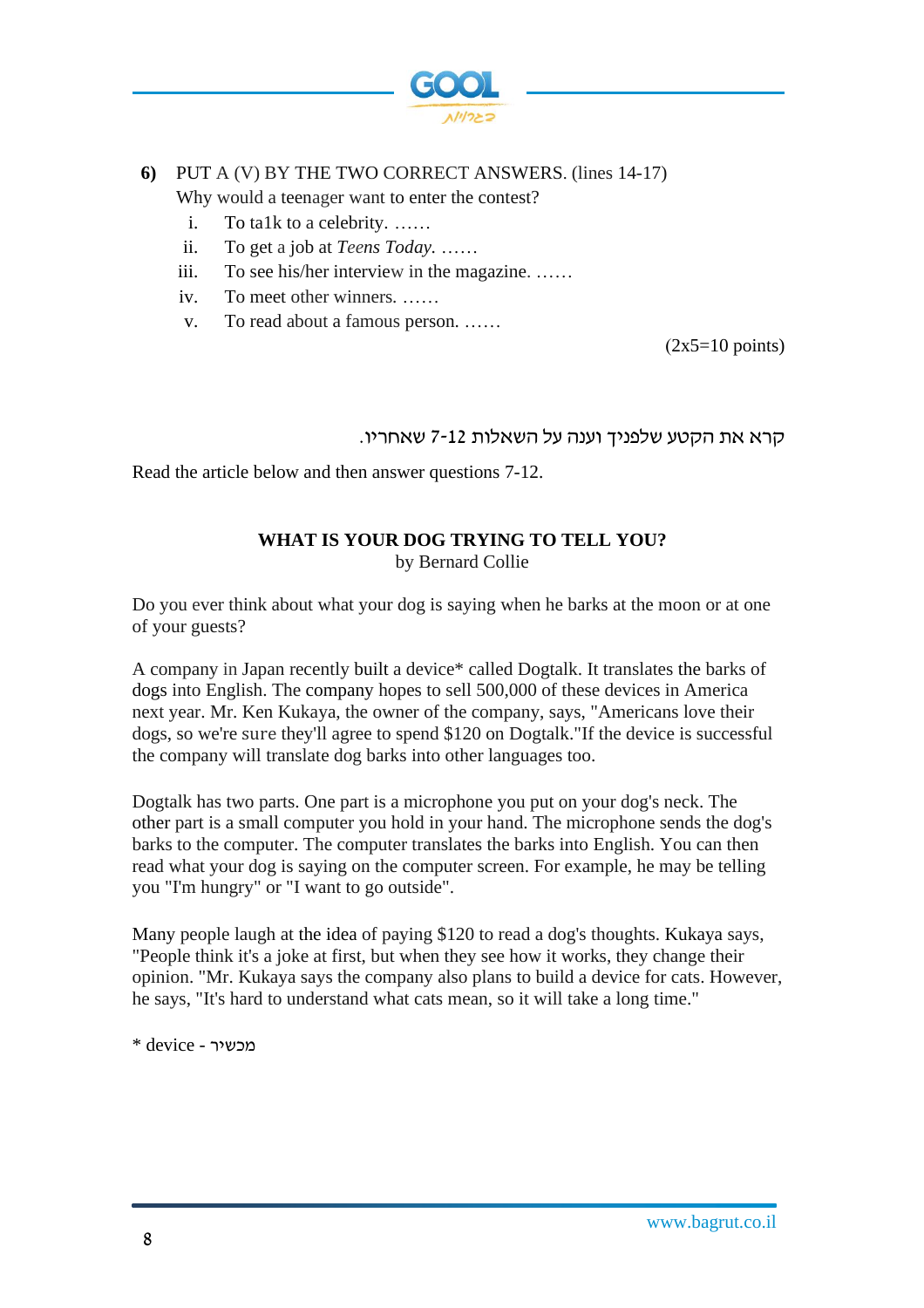

ענה באנגלית על השאלות 7-12 על פי הקטע. בשאלות ,7 8 ו- ,11 הקף במעגל את המספר של התשובה הנכונה. בשאר השאלות ענה לפי ההוראות.

Answer questions 7-12 in English according to the article. In questions 7, 8 and 11, circle the number of the correct answer. In the other questions, follow the instructions.

# **Questions:**

| 7) | What do we learn about Dogtalk from lines 1-7?<br>What the device can do.<br>$\mathbf{i}$ .<br>ii.<br>Where Kukaya sells the device today.<br>iii.<br>How many people use the device. | $(5 \text{ points})$ |
|----|---------------------------------------------------------------------------------------------------------------------------------------------------------------------------------------|----------------------|
| 8) | Why does Mr. Kukaya think Americans will buy his device? (lines 3-7)<br>Because they have money.<br>i.<br>ii.<br>Because they love dogs.<br>iii.<br>Because they like new devices.    |                      |
|    |                                                                                                                                                                                       | $(5 \text{ points})$ |
| 9) | Which part of the device shows us what the dog is saying? (lines 8-12)                                                                                                                | $(5 \text{ points})$ |
|    | 10) Give ONE example of what a dog may be saying when he barks (lines 8-12)                                                                                                           | $(5 \text{ points})$ |
|    |                                                                                                                                                                                       |                      |
|    | 11) People change their opinions about Dogtalk after (-). (lines 13-16)<br>they read about it.<br>i.<br>ii.<br>they meet Mr. Kukaya.<br>iii.<br>they see what it does.                |                      |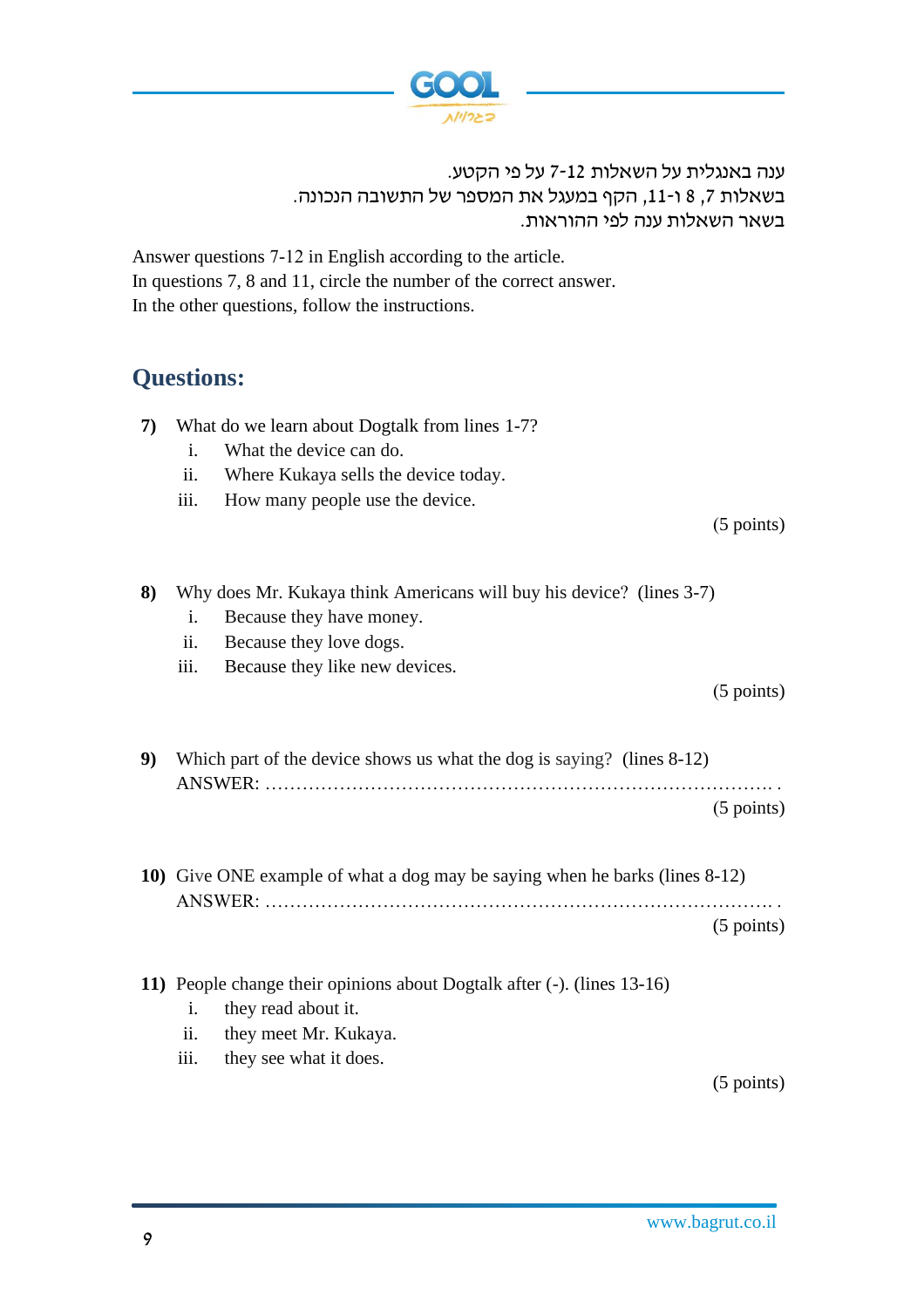

**12)** What are Mr. Kukaya's plans for the future? Give TWO answers from two different paragraphs.

| (1) |  |
|-----|--|
|-----|--|

(2) …………………………………………………………… .

 $(2x5=10 \text{ points})$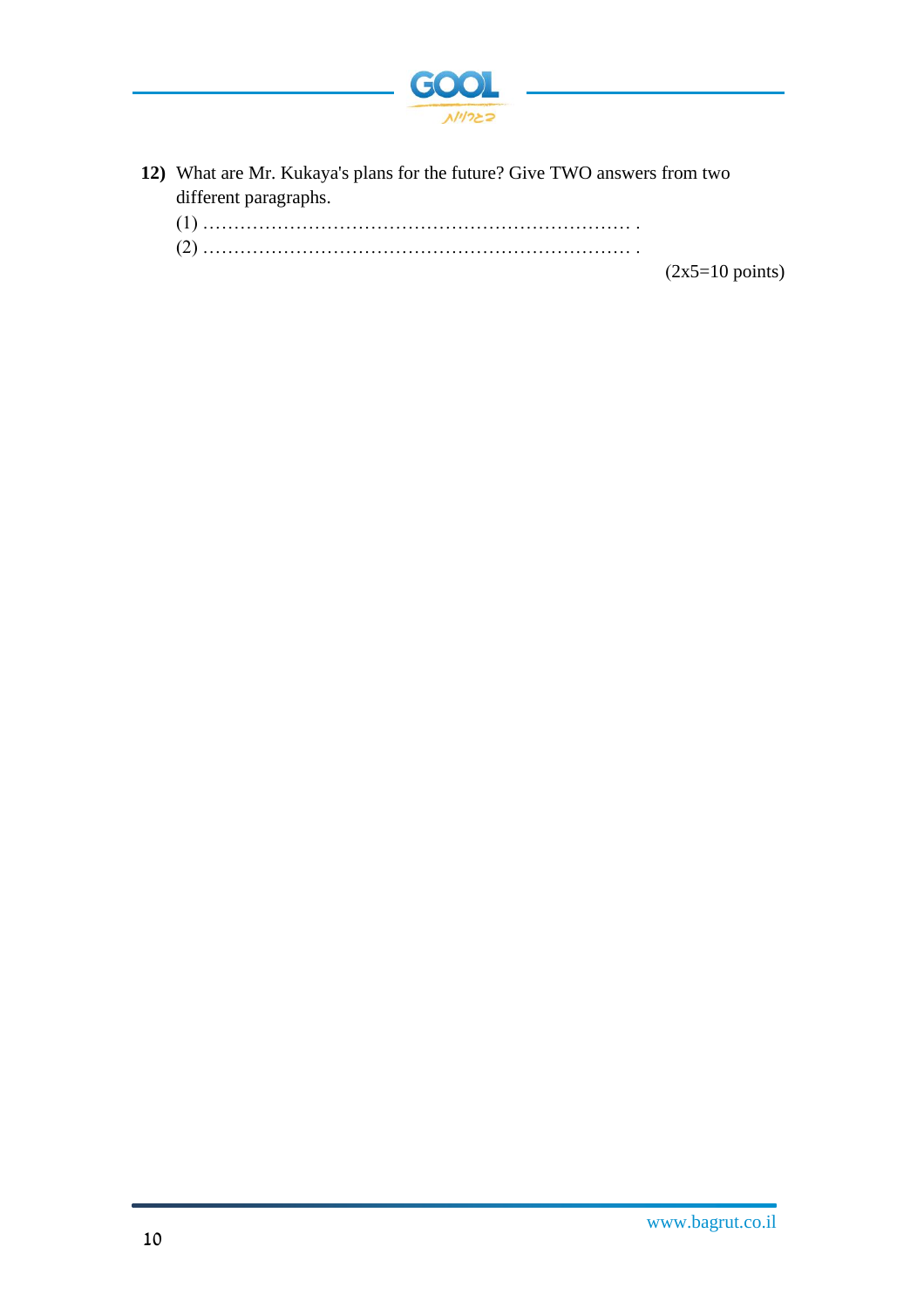

# **Module A – Winter 2012 – Complete Bagrut:**

#### **ACCESS TO INFORMATION FROM WRITTEN TEXTS:**

#### **הבנת הנקרא**:

קרא את המודעה שלפניך וענה על השאלות 1-6 שאחריה.

Read the advertisement below and then answer questions 1-6.

#### **COME VOLUNTEER AT THE ZOO**

Are you a teenager who likes animals? Do you want to volunteer? Come to the Columbia Zoo and become a Zoo Teen!

#### **What is a Zoo Teen?**

A Zoo Teen is a high school student who volunteers at the Columbia Zoo for five hours a week during school vacations.

#### **What do Zoo Teens do?**

They welcome the visitors, give them directions and answer their questions. They also take groups of visitors around the zoo and tell them about the animals.

#### **What do you have to do to become a Zoo Teen?**

- Bring a letter from your parents saying that they allow you to volunteer.
- Take a short course at the zoo before you begin to work. You will learn about the zoo and the animals. You will also learn how to speak in front of a group of people.

If you want to be a Zoo Teen, fill out the form at www.columbiazoo.com. After we get your form, we will invite you for an interview.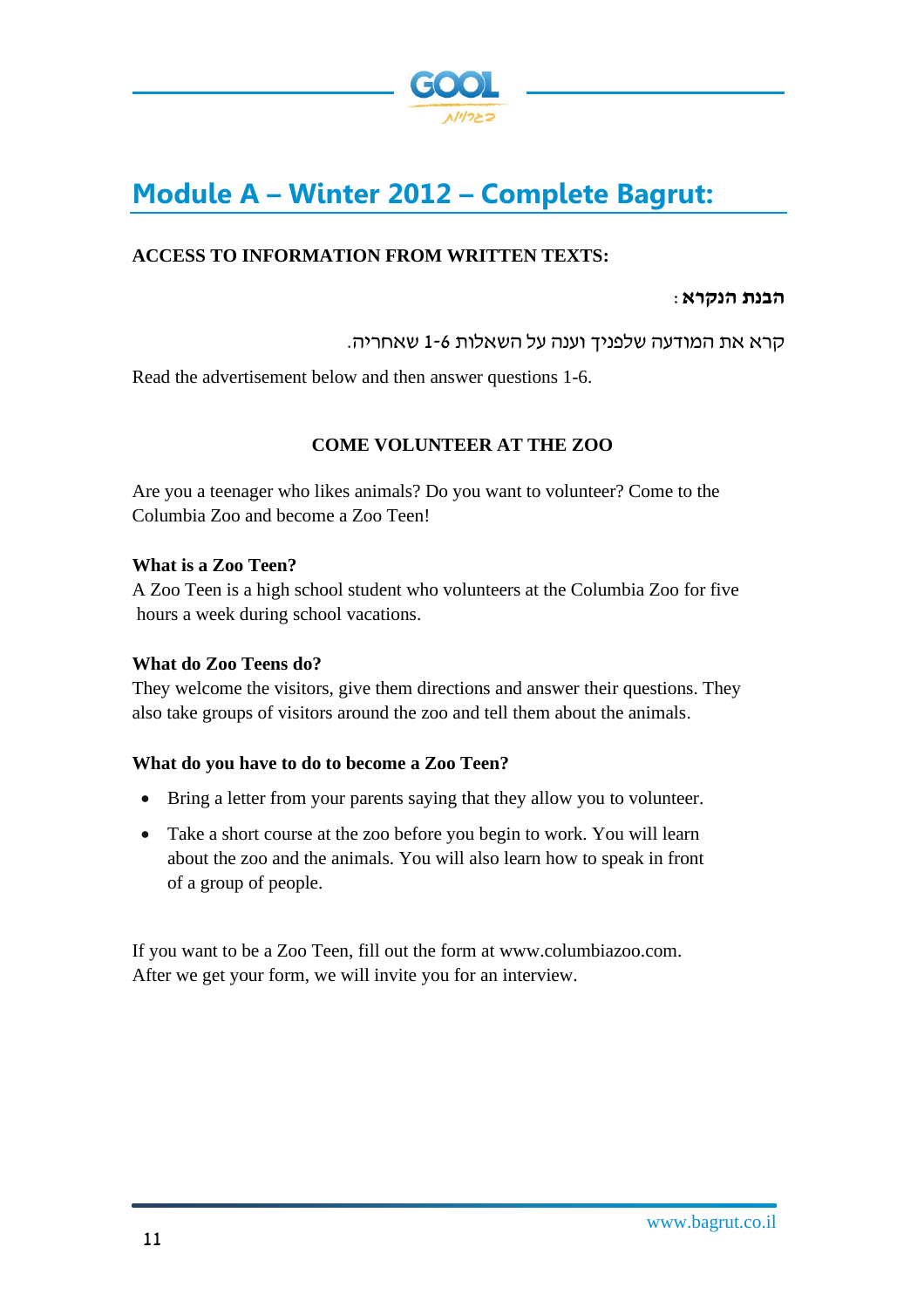

#### ענה באנגלית על השאלות 1-6 על פי המודעה. בשאלות 2 ו,5- הקף במעגל את המספר של התשובה הנכונה. בשאר השאלות ענה על פי ההוראות.

Answer questions 1-6 in English according to the advertisement. In questions 2 and 5, circle the number of the correct answer. In the other questions, follow the instructions.

# **Questions:**

| 1) Who is this advertisement for? Give ONE answer. (lines 1-2) |
|----------------------------------------------------------------|
|                                                                |
| $(6 \text{ points})$                                           |

- **2)** When do Zoo Teens volunteer? (lines 3-5)
	- i. Every day after school.
	- ii. Five hours every month.
	- iii. On school vacations.

 $(5$  points)

#### **3)** PUT A (V) BY THE TWO CORRECT ANSWERS. (lines 6-8) What work do Zoo Teens do?

- i. They take care of animals. ……
- ii. They help visitors at the zoo. ……
- iii. They invite people to come to the zoo. ……
- iv. They take people around the zoo. ……
- v. They teach new volunteers. ……

 $(2x5=10 \text{ points})$ 

**4)** If you want to be a Zoo Teen, what should your parents write in their letter? (lines 9-13) ANSWER: ………………………………………………………………………. .

(6 points)

- **5)** Zoo Teens learn how to talk in front of people because they have to (-). (lines 9-13)
	- i. tell groups of visitors about animals.
	- ii. talk about the zoo in their schools.
	- iii. describe their work to other teenagers.

(6 points)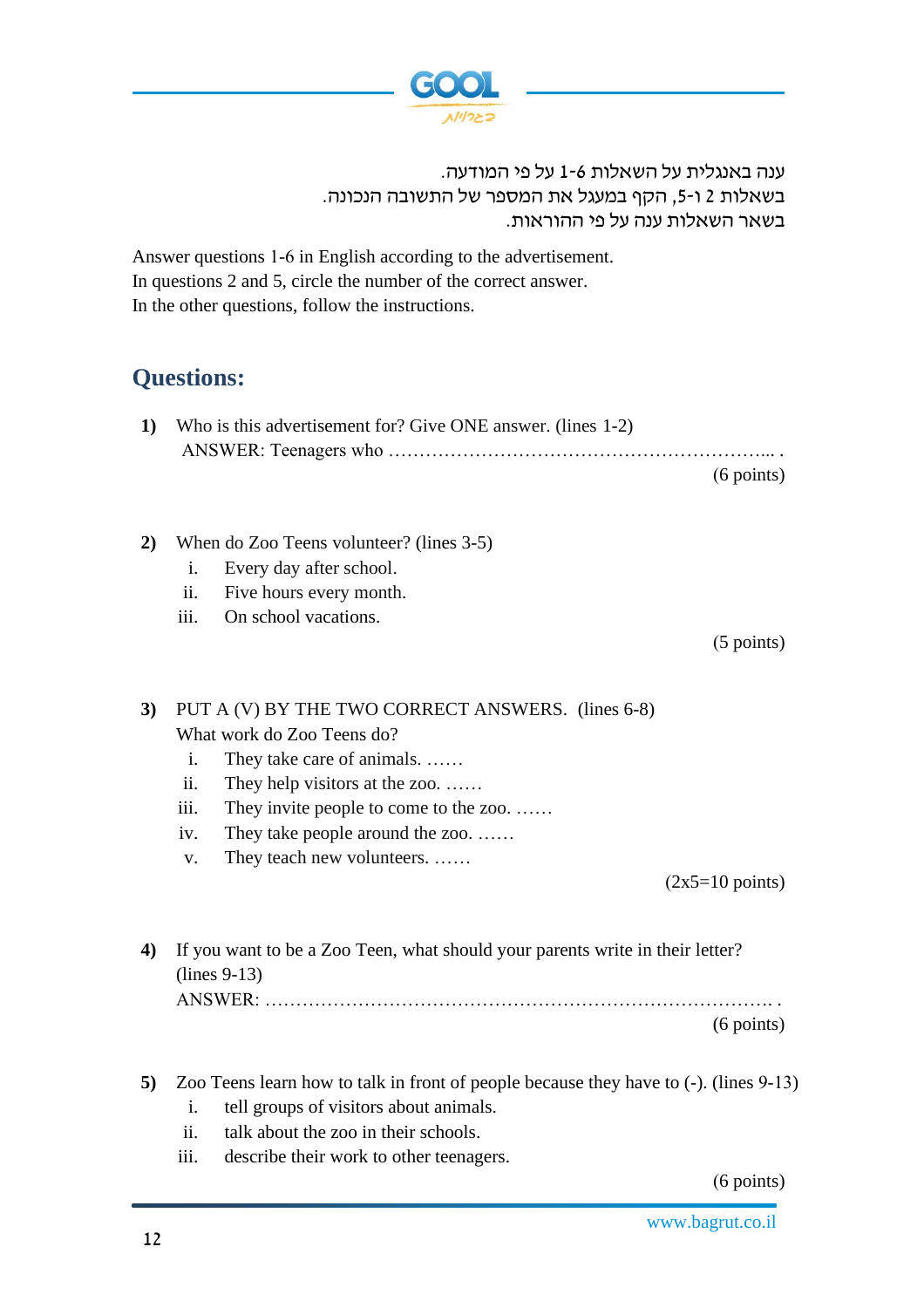

**6)** COMPLETE THE SENTENCE. (lines 14-15) Before teenagers can go for an interview, they have to …………………………..... ………………………………………………………… .

 $(5$  points)

קרא את הקטע שלפניך וענה על השאלות 7-12 שאחריו.

Read the report below and then answer questions 7-12.

#### **THE CHANGE IN HAMILTON HIGH SCHOOL**

by Ron Sinclair

Hamilton is a very small American town. Five years ago, the town had a problem. There were only 50 students in Hamilton High School. So, the mayor decided to close the school and send the students to a school in another town.

However, the principal of Hamilton High School, David Clark, wanted the students to stay in Hamilton. He thought of a project that could help him solve the problem and get more students for his school. He knew that students from many countries around the world Want to study in America. So, he decided to invite them to study in his school

and live with families in the town.

David Clark's project has been very successful. Hamilton High School stayed open and during the last five years, 60 students from different countries have come to the town. They study in Hamilton school for *one* year and most of them enjoy their stay. However, for some students, like Vanessa Simon from France, the first two months were not easy. "When 1 arrived in Hamilton, I found out there was no cellphone service and no shopping mal1. 1 was very unhappy," she said. "But now I am glad I came. 1 get lots of help with my studies and I have many friends from all over the world."

Today, Hamilton High School has 100 students. David Clark is sure that the school will have more students next year.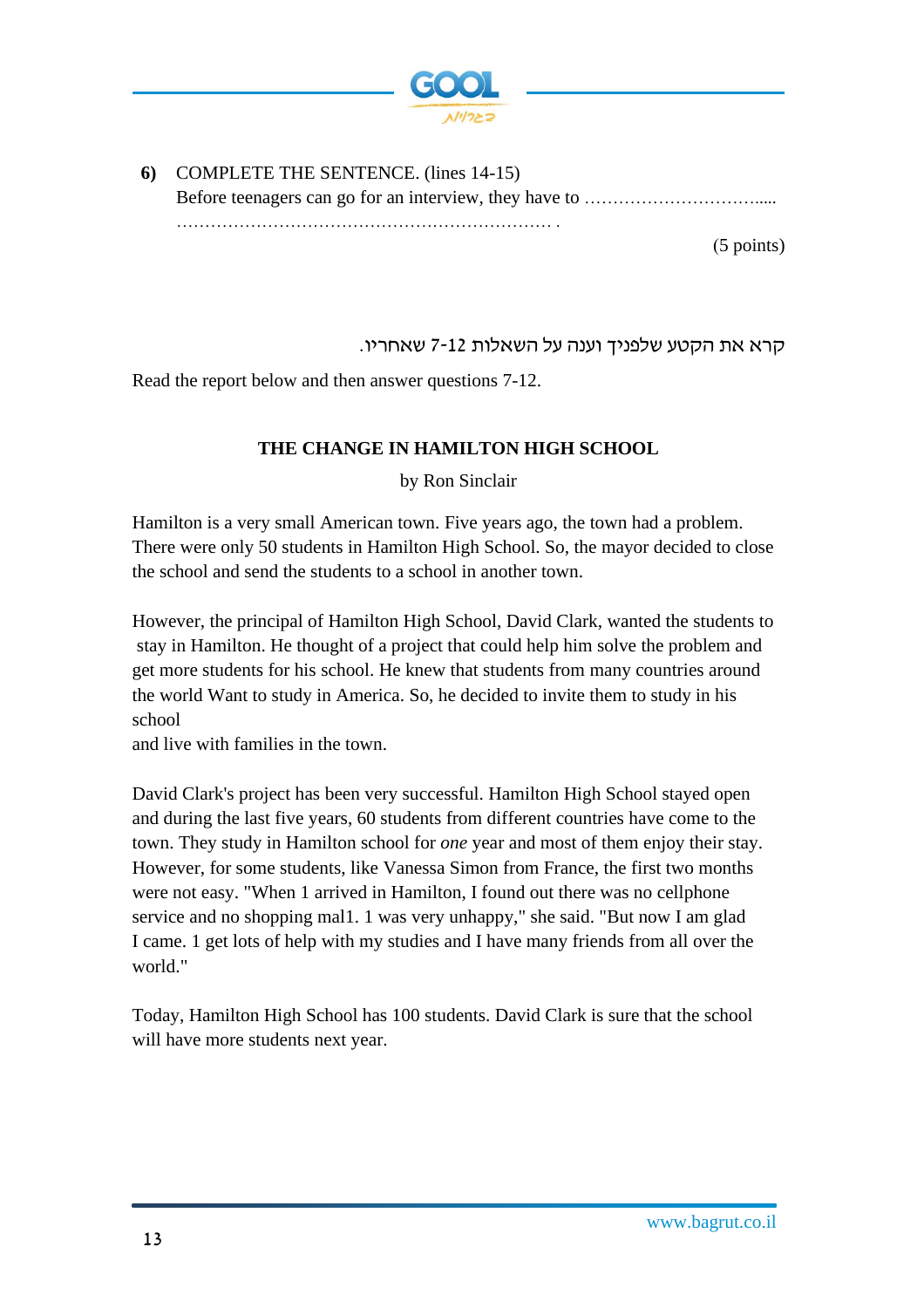

ענה באנגלית על השאלות 7-12 על פי הקטע. בשאלות 7, 8, 9 ו-11, הקף במעגל את המספר של התשובה הנכונה. בשאר השאלות ענה על פי ההוראות.

Answer questions 7-12 in English according to the report. In questions 7, 8, 9 and 11, circle the number of the correct answer. In the other questions, follow the instructions.

# **Questions:**

| 7) | What was the problem in Hamilton? (lines 1-3) |                                                    |  |  |  |  |
|----|-----------------------------------------------|----------------------------------------------------|--|--|--|--|
|    | $\mathbf{1}$ .                                | The high school did not have enough students.      |  |  |  |  |
|    | $\overline{11}$ .                             | The students wanted to go to another school.       |  |  |  |  |
|    | iii.                                          | There were not enough schools in the town.         |  |  |  |  |
|    |                                               |                                                    |  |  |  |  |
|    |                                               |                                                    |  |  |  |  |
| 8) |                                               | How did David Clark solve the problem? (lines 4-8) |  |  |  |  |
|    |                                               |                                                    |  |  |  |  |
|    | $\mathbf{i}$ .                                | He invited students from other American towns.     |  |  |  |  |
|    | $\overline{11}$ .                             | He invited students from other countries.          |  |  |  |  |
|    |                                               |                                                    |  |  |  |  |

iii. He invited families with children to come to Hamilton.

 $(6$  points)

 $(5$  points)

- **9)** What shows that David Clark's project was successful? (lines 9-16)
	- i. The school gets more help from the mayor.
	- ii. The students can study for one year in France.
	- iii. The students from Hamilton can stay in their school.

(6 points)

**10)** Why was Vanessa sad when she first came to Hamilton? Give ONE reason. (lines 9-16) ANSWER: ………………………………………………………………………. .  $(5$  points)

- **11)** Why is Vanessa happy now? (lines 9-16)
	- i. She has lots of new friends.
	- ii. She likes the family she lives with.
	- iii. She can help other students.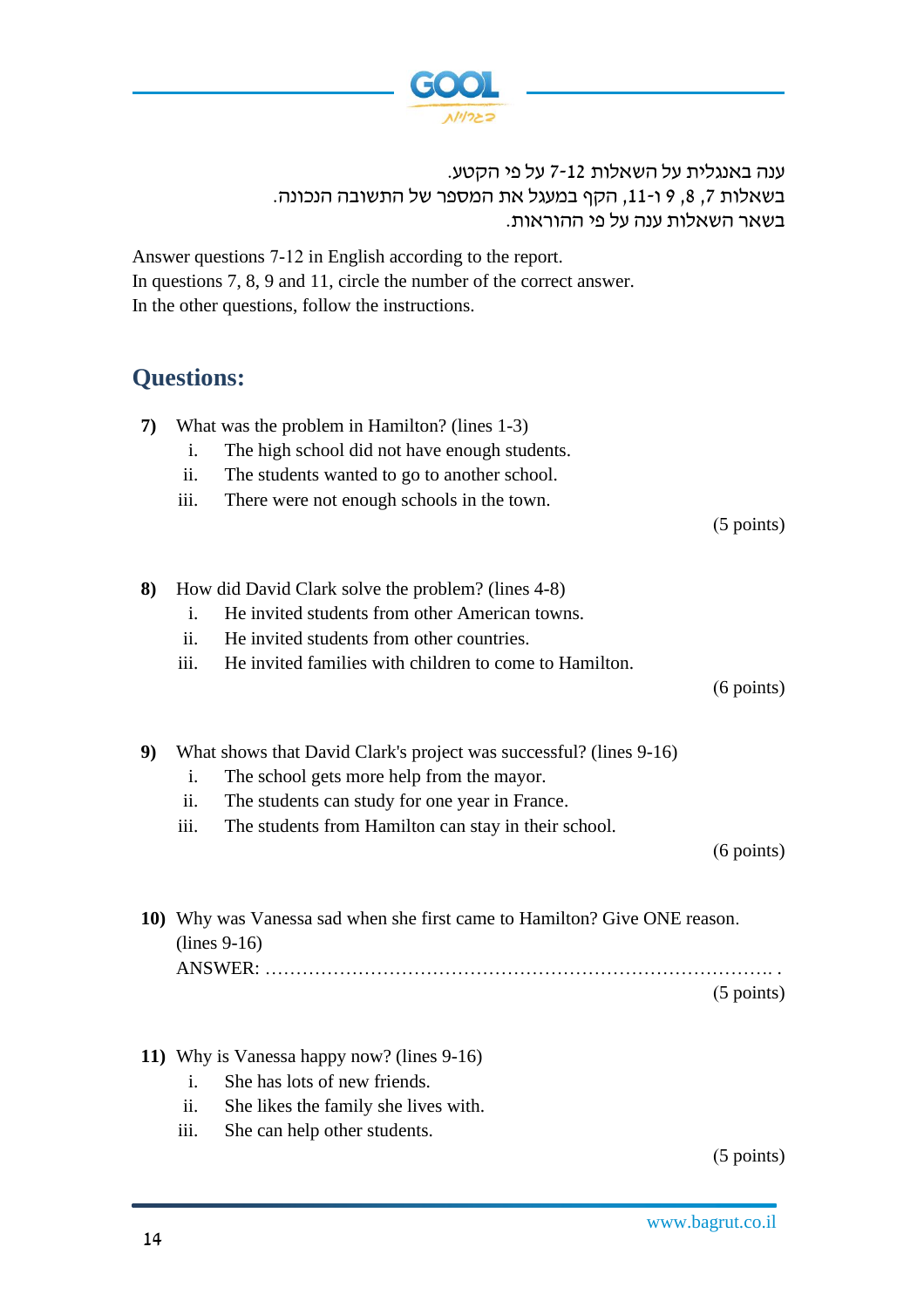

**12)** COMPLETE THE SENTENCE. (lines 17-18) David Clark thinks that in the future, the school will …………………………………………………………………… ……………………………………………………… .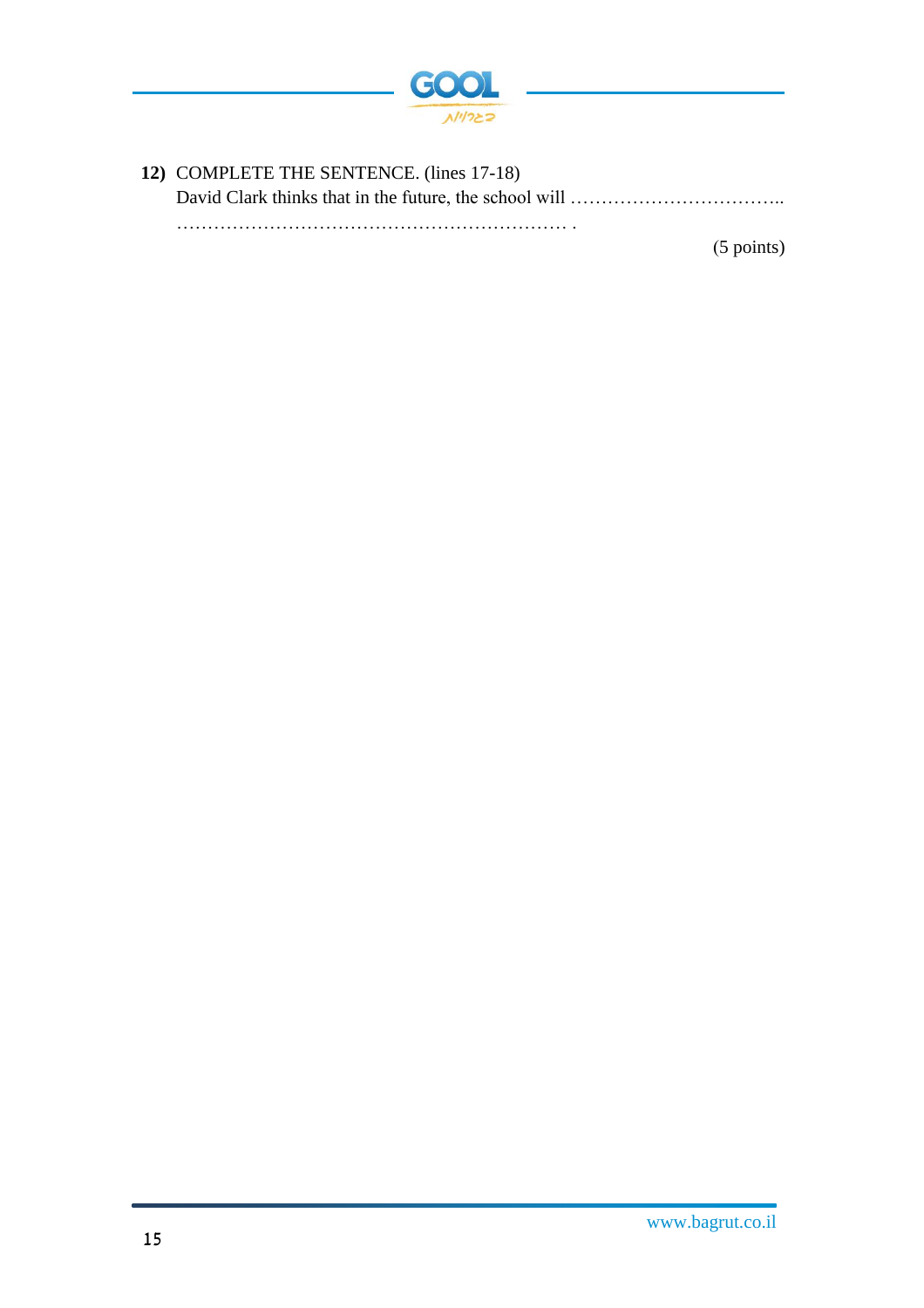

#### **ACCESS TO INFORMATION FROM SPOKEN TEXTS:**

**הבנת הנ שמע**:

#### **פרויקט "לילה טוב" – שינוי הרגלי השינה של מתבגרים**

ענה על השאלות 13-17 על פי השידור. בשאלה 17 ענה על פי ההוראה. בשאר השאלות הקף במעגל את המספר של התשובה הנכונה.

#### **GOOD NIGHT PROJECT - CHANGING TEENAGERS' SLEEPING HABITS**

Answer questions 13-17 according to the broadcast. In question 17 follow the instructions. In all the other questions, circle the number of the correct answer.

### **Questions:**

- **13)** In their project, Sonia and her friends help teenagers (-).
	- i. write science reports for school.
	- ii. learn about good sleeping habits.
	- iii. change their studying habits.

(5 points)

**14)** When Sonia interviewed students, she found out that they (-).

- i. thought that they get enough sleep.
- ii. knew a lot about sleep.
- iii. wanted to change their sleeping habits.

 $(5$  points)

**15)** Sonia organizes activities because she wants teenagers (-).

- i. to hear about her project.
- ii. to volunteer to help her.
- iii. to give her new ideas for her project.

 $(5$  points)

- **16)** Who helps Sonia in the Good Night Project?
	- i. Her school teachers.
	- ii. Parents of teenagers.
	- iii. Experts on sleep.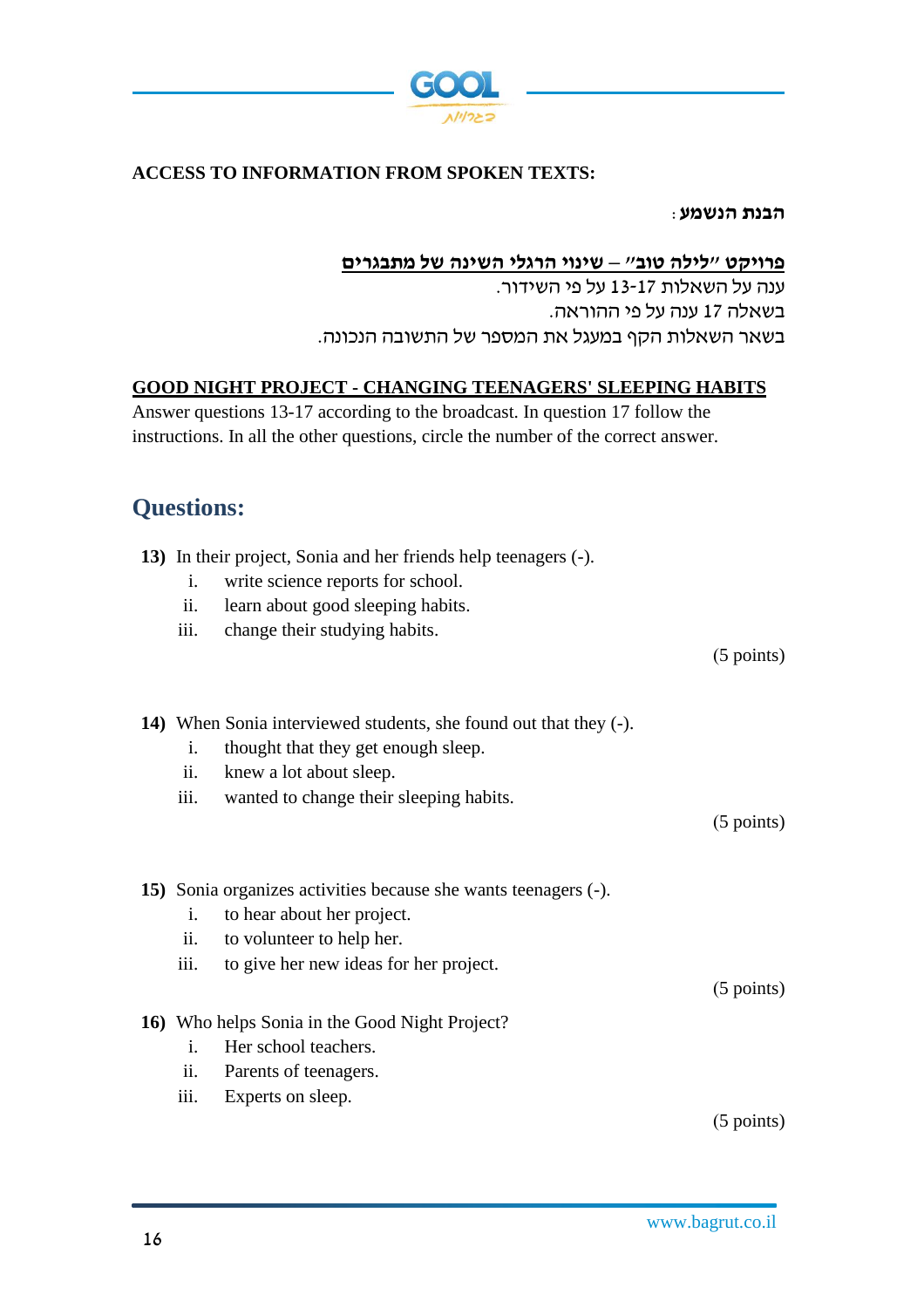

#### **17)** PUT A (V) BY THE TWO CORRECT ANSWERS.

How does Sonia know that the Good Night Project is successful?

- i. Many teenagers write to thank her. ……
- ii. Sleep experts say teenagers sleep better. ……
- iii. Many students write projects about sleep. ……
- iv. Teachers volunteer to organize activities. ……
- v. Many schools want to start this project. ……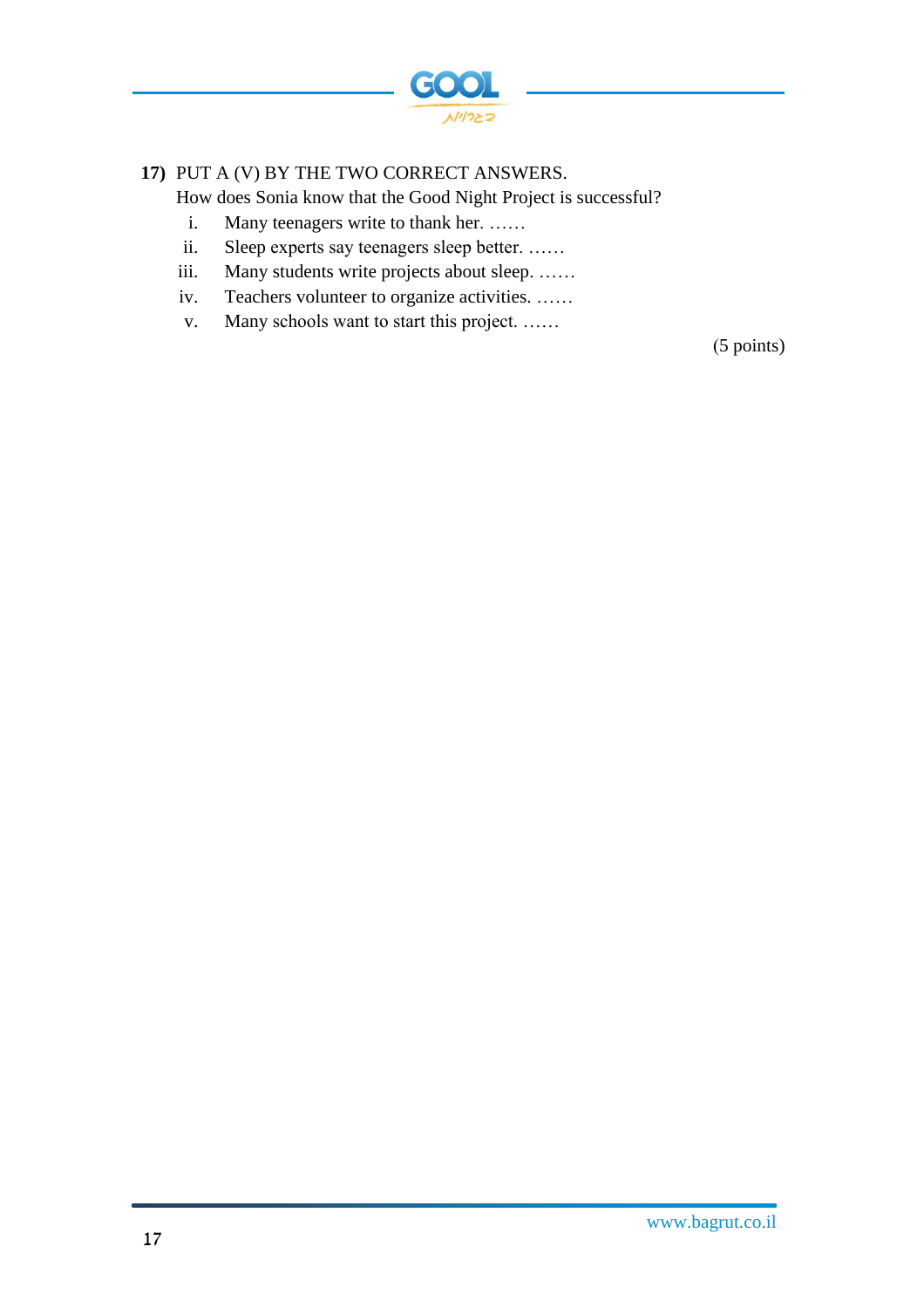

# **Module A – Listening Exercise**

#### **פרויקט "נוער ירוק": נוער לעזרת הסביבה**

ענה על השאלות 1-6 על פי השידור. בכל השאלות הקף במעגל את המספר של התשובה הנכונה.

## **THE GREEN TEENS PROJECT: TEENAGERS HELP THE ENVIRONMENT**

Answer questions 1-6 according to the broadcast. In all the questions, circle the number of the correct answer.

# **Questions:**

| $\bf{1}$         | Why did Susan speak on the radio? Because (-).<br>she helps college students in their studies.<br>i.<br>she visits many places all over the world.<br>ii.<br>iii.<br>she wants to tell about her project. | $(5 \text{ points})$ |
|------------------|-----------------------------------------------------------------------------------------------------------------------------------------------------------------------------------------------------------|----------------------|
| 2)               | Susan gives information about (-).<br>which things teens should recycle.<br>$\mathbf{i}$ .<br>ii.<br>how teens can recycle paper.<br>where teens can buy recycled products.<br>iii.                       | $(5$ points)         |
| 3)               | Susan mentions soap as an example of a product that (-).<br>$\mathbf{i}$ .<br>teenagers should use every day.<br>ii.<br>can pollute the environment.<br>iii.<br>her project sells to teenagers.           | $(5 \text{ points})$ |
| $\boldsymbol{4}$ | Susan decided to start Green Teens after (-).<br>i.<br>a friend told her about dangerous products.<br>ii.<br>she started studying in college.<br>iii.<br>she read about harmful shampoos.                 | $(5$ points)         |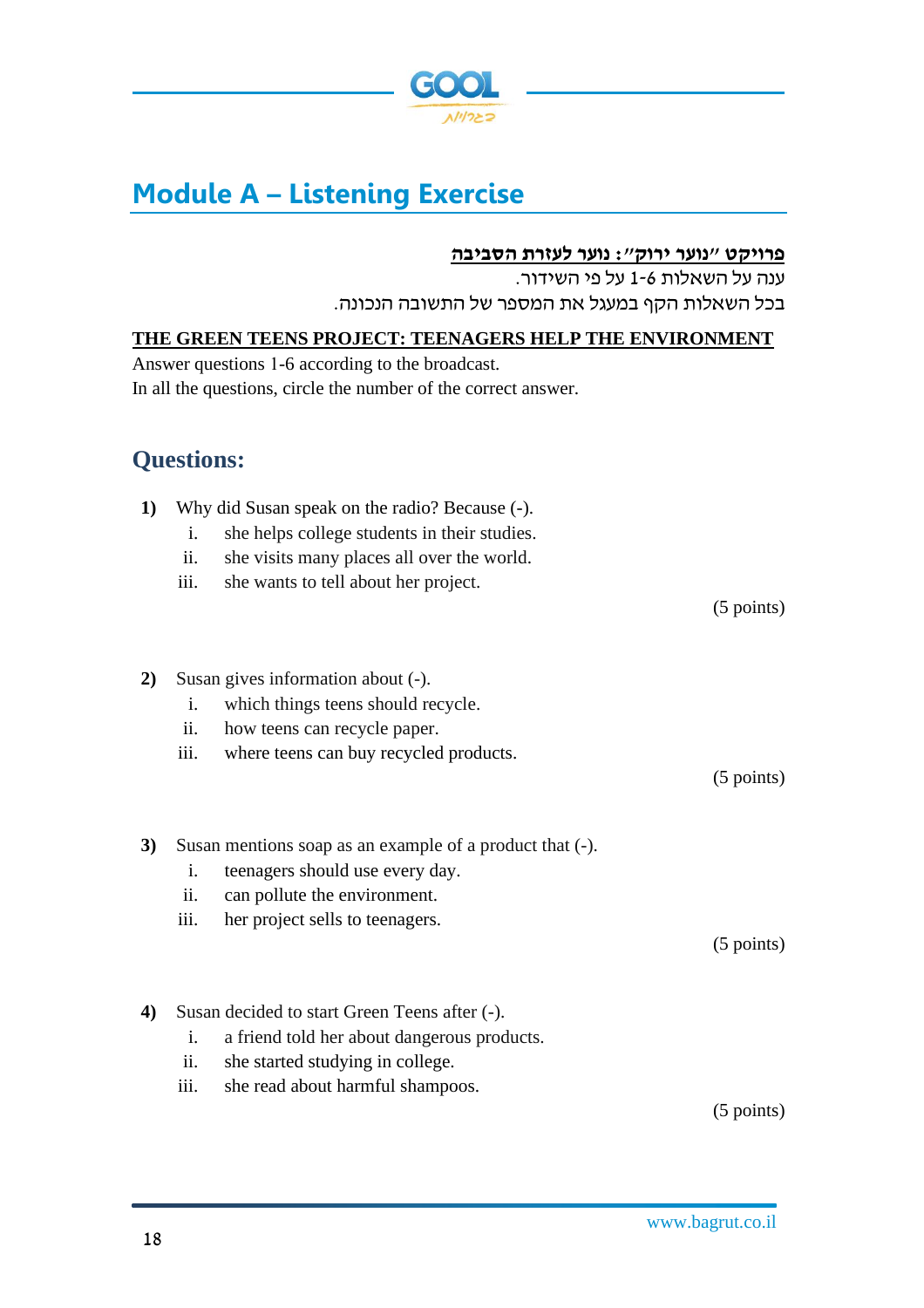

- **5)** How do we know the Green Teens Project is successful?
	- i. Schools teach about the project.
	- ii. The project has groups in many places.
	- iii. The project has a teen magazine.

(5 points)

- **6)** According to Susan, what information can you find on the Green Teens Internet site?
	- i. Which activities are most successful.
	- ii. How to start a Green Teens group.
	- iii. Where to buy safe products.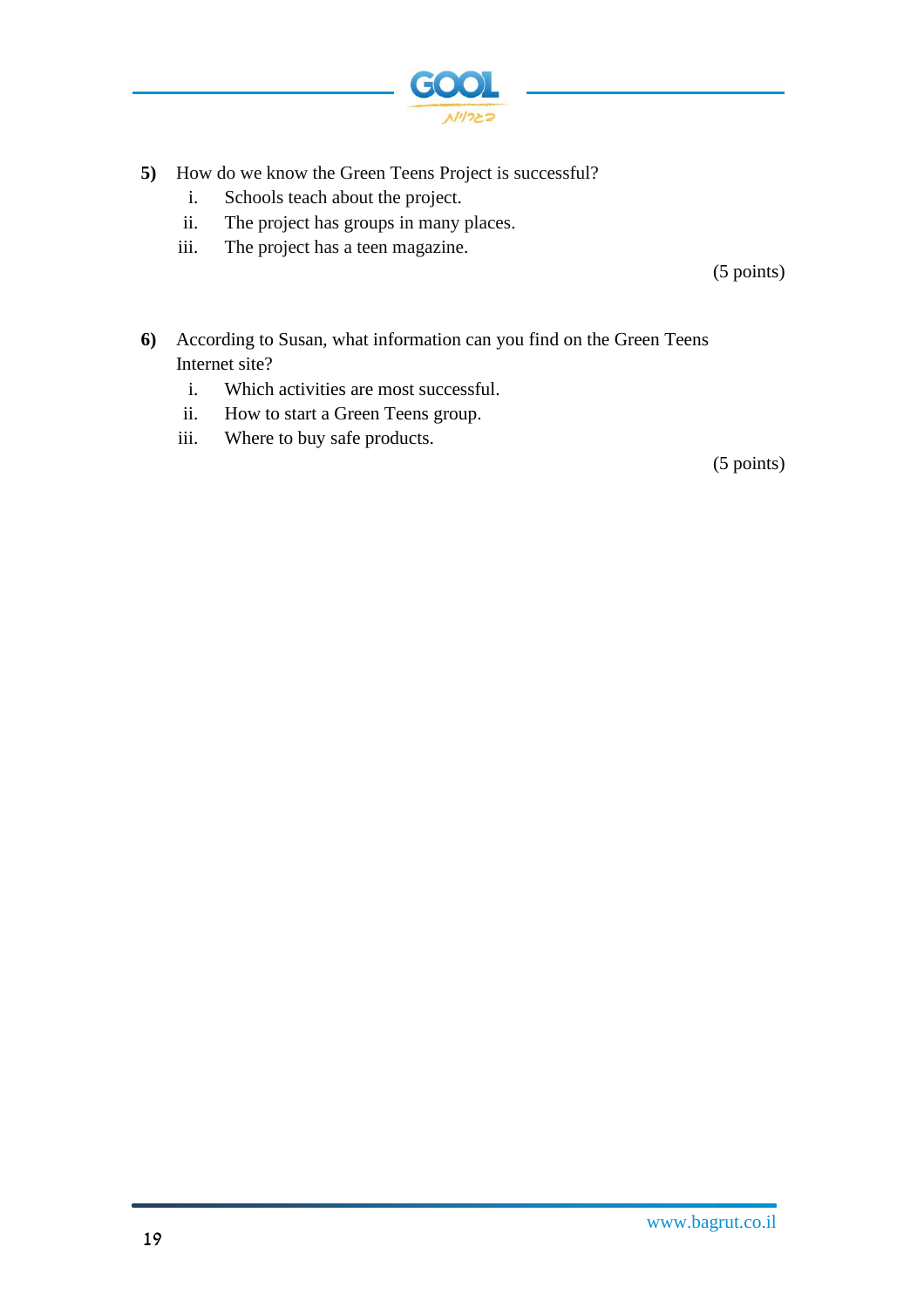

**כיצד סוסים יכולים לעזור לנו**

ענה על השאלות 1-5 על פי השידור. בשאלה 2 ענה לפי ההוראה. בשאר השאלות הקף במעגל את המספר של התשובה הנכונה.

#### **HOW HORSES CAN HELP US**

Answer questions 1-5 according to the broadcast. In question 2 follow the instruction. In the other questions, circle the number of the correct answer.

### **Questions:**

- **1)** What is unusual about Tom's job?
	- i. He talks on radio programs.
	- ii. He uses horses to help people.
	- iii. He helps horses with problems.

```
(6 points)
```
- **2)** What do people learn from their visits to the farm? They learn to (-). PUT A (V) BY THE TWO CORRECT ANSWERS.
	- i. be more confident. ……
	- ii. talk about their problems. ……
	- iii. think about others. ……
	- iv. enjoy life on a farm. ……
	- v. find a perfect job. ……

(6 points)

**3)** What does Tom do when people are afraid of horses?

- i. He helps them in other ways.
- ii. He uses smaller horses.
- iii. He uses other animals.

(6 points)

- **4)** Tom thinks that people (-).
	- i. like to talk to the horses.
	- ii. worry about the horses.
	- iii. relax when they are with horses.

(6 points)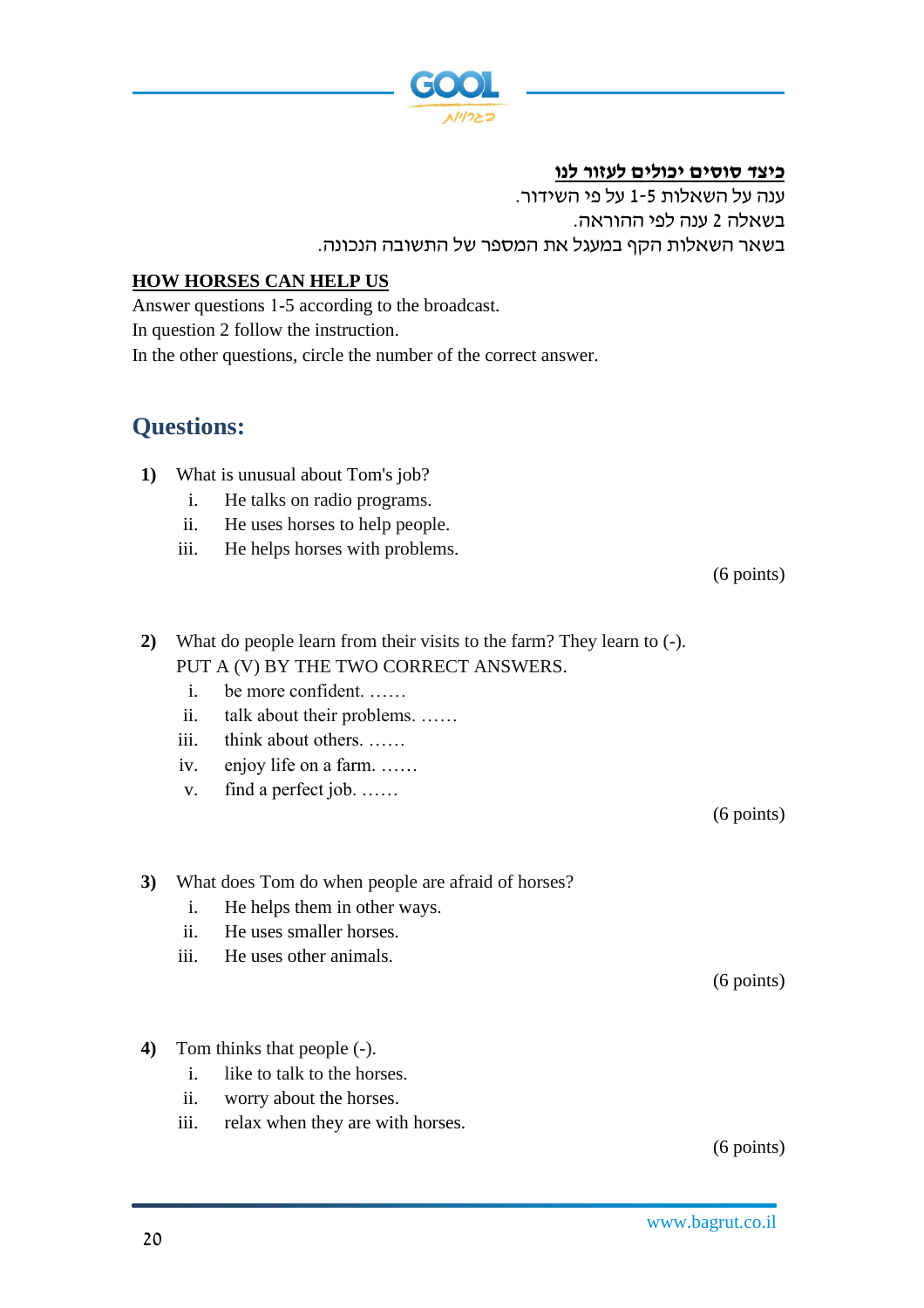

- **5)** After a few hours with the horses, people can (-).
	- i. find answers to their problems.
	- ii. work on the horse farm.
	- iii. help other people ride horses.

(6 points)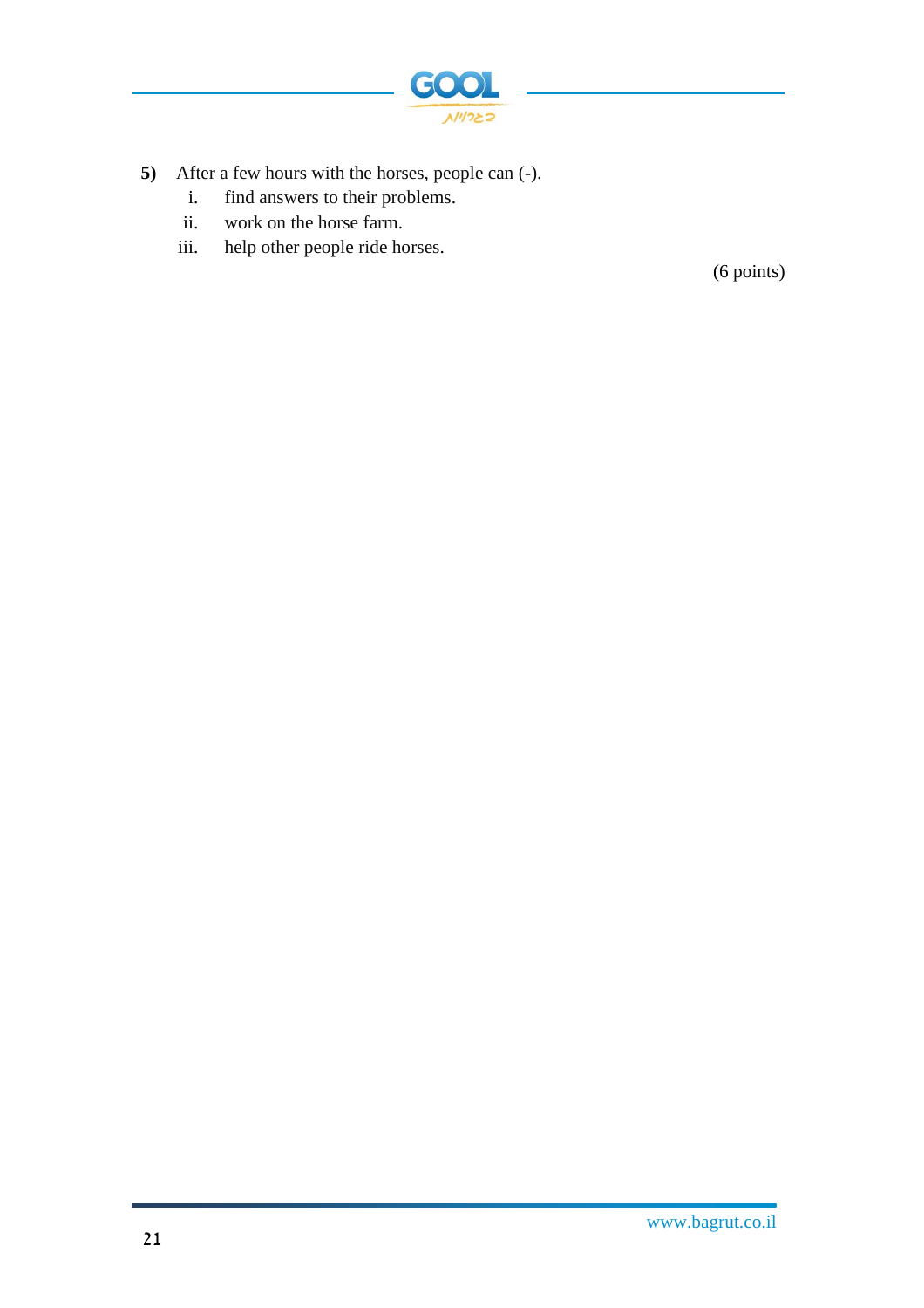

**לעזור לאנשים לראות** 

ענה על השאלות 1-6 על פי השידור. הקף במעגל את המספר של התשובה הנכונה.

#### **HELPING PEOPLE TO SEE**

Answer questions 1-6 according to the broadcast. In all the questions, circle the correct answer.

## **Questions:**

- **1)** What does Barbara tell us about Peter?
	- i. Where he lives.
	- ii. Where he volunteers.
	- iii. What he likes about Brazil.

(5 points)

| 2) |  |  |  |  |  | What do Peter and his friends do as volunteers? |
|----|--|--|--|--|--|-------------------------------------------------|
|----|--|--|--|--|--|-------------------------------------------------|

- i. They check people's eyes.
- ii. They bring people to the clinic.
- iii. They give people eye glasses.

(5 points)

- **3)** What do we know about the clinic?
	- i. How many volunteers work there.
	- ii. When it first opened.
	- iii. Where it gets glasses from.

(5 points)

- **4)** Peter tells us about the old woman because (-).
	- i. he wants to show why he loves his work.
	- ii. she visits the clinic every year.
	- iii. her picture is on the wall.

(5 points)

- **5)** Why did Peter start volunteering? He wanted (-).
	- i. to travel to new places.
	- ii. to visit his mother.
	- iii. to help poor people.